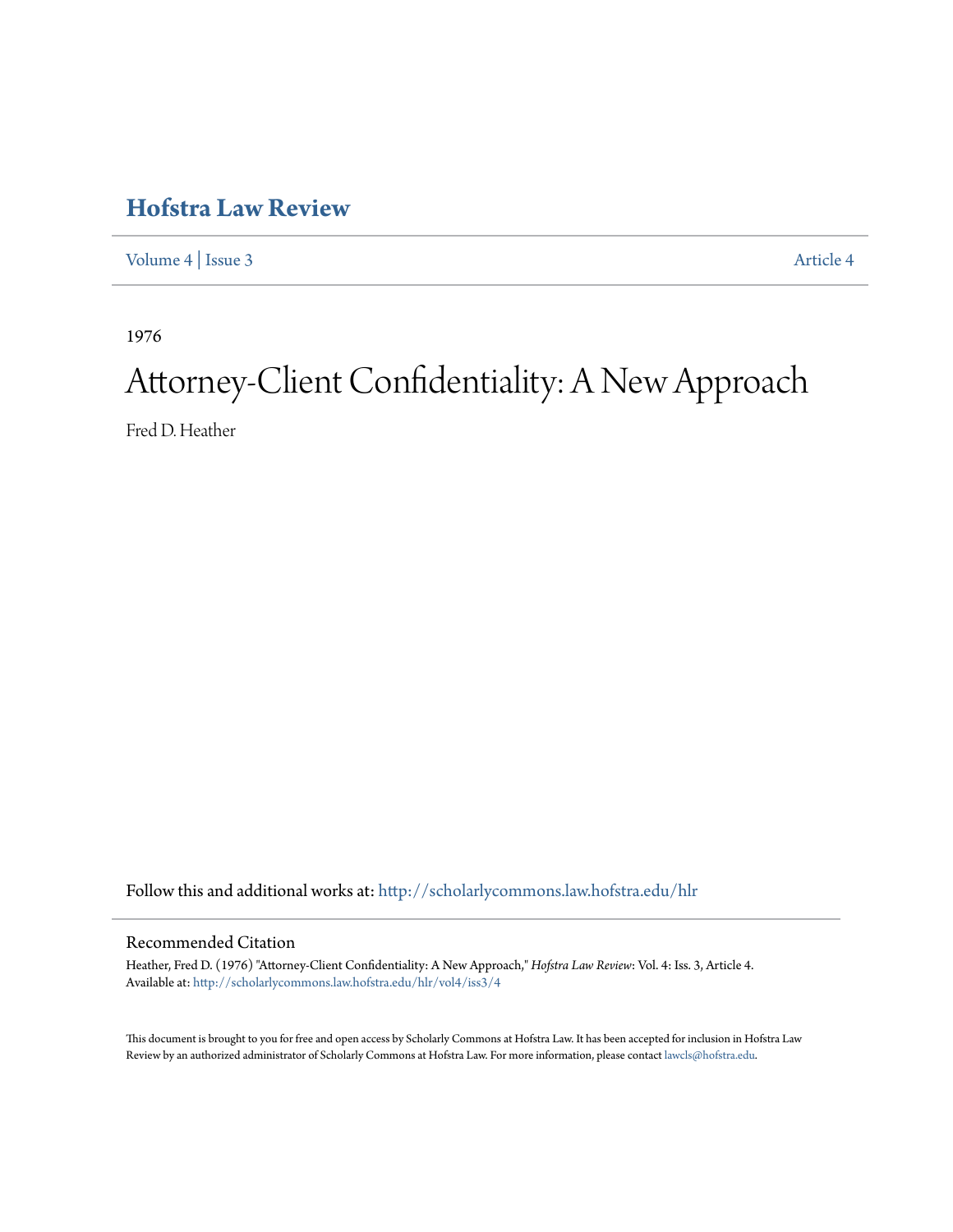# **ATTORNEY-CLIENT CONFIDENTIALITY: A NEW APPROACH**

The lawyer's obligation of confidentiality protects communications between attorney and client. It has been a part of Anglo-American jurisprudence since the reign of Elizabeth **11** and is, therefore, the oldest of the privileges against the disclosure of confidential communications.<sup>2</sup> Despite this long history, it has recently become the focus of heated scholarly debate. The debate stems from conflicts between confidentiality and other values which are important to our legal system. For example, a lawyer's nondisclosure can impede a court's ability to ascertain the truth about facts material to the disposition of a particular litigation.

Current theories consider conflicts between confidentiality and other values to be inherently irreconcilable. The proponents of the various theories disagree only over which conflicts, if any, require that the lawyer's obligation not to disclose a client's confidences be limited in order to foster other values. The theory that prevails in the current debate may determine not only the scope of confidentiality, but, to a significant extent, the role of the lawyer in our adversary system.

Contrary to current theories of confidentiality, conflicts between the lawyer's obligation of nondisclosure and the court's discovery of truth are not inherently irreconcilable. In some cases such conflicts can be resolved in a manner that protects the legitimate interests of the client without subordinating the conflicting values. An approach which reconciles competing interests will be explored here in the context of a hypothetical problem of criminal defense representation. In addition, this approach suggests an alteration in the theoretical framework within which issues of confidentiality generally should be analyzed.

**I. CONFIDENTIALITY** VERSUS **DISCLOSURE:** THE **CHOICE BETWEEN PUNISHING** THE **INNOCENT DEFENDANT AND** BETRAYING THE CLIENT

What is the duty of a lawyer if he learns from a client that the client has committed a crime for which another person has

<sup>1.</sup> For a concise history of the privilege see 8 J. WIGMORE, EVIDENCE  $\S 2290$  (McNaughton rev. 1961).

<sup>2.</sup> *Id.* Other privileges include those for marital communications, the privilege covering the physician-patient relationship, and the constitutional privilege against selfincrimination.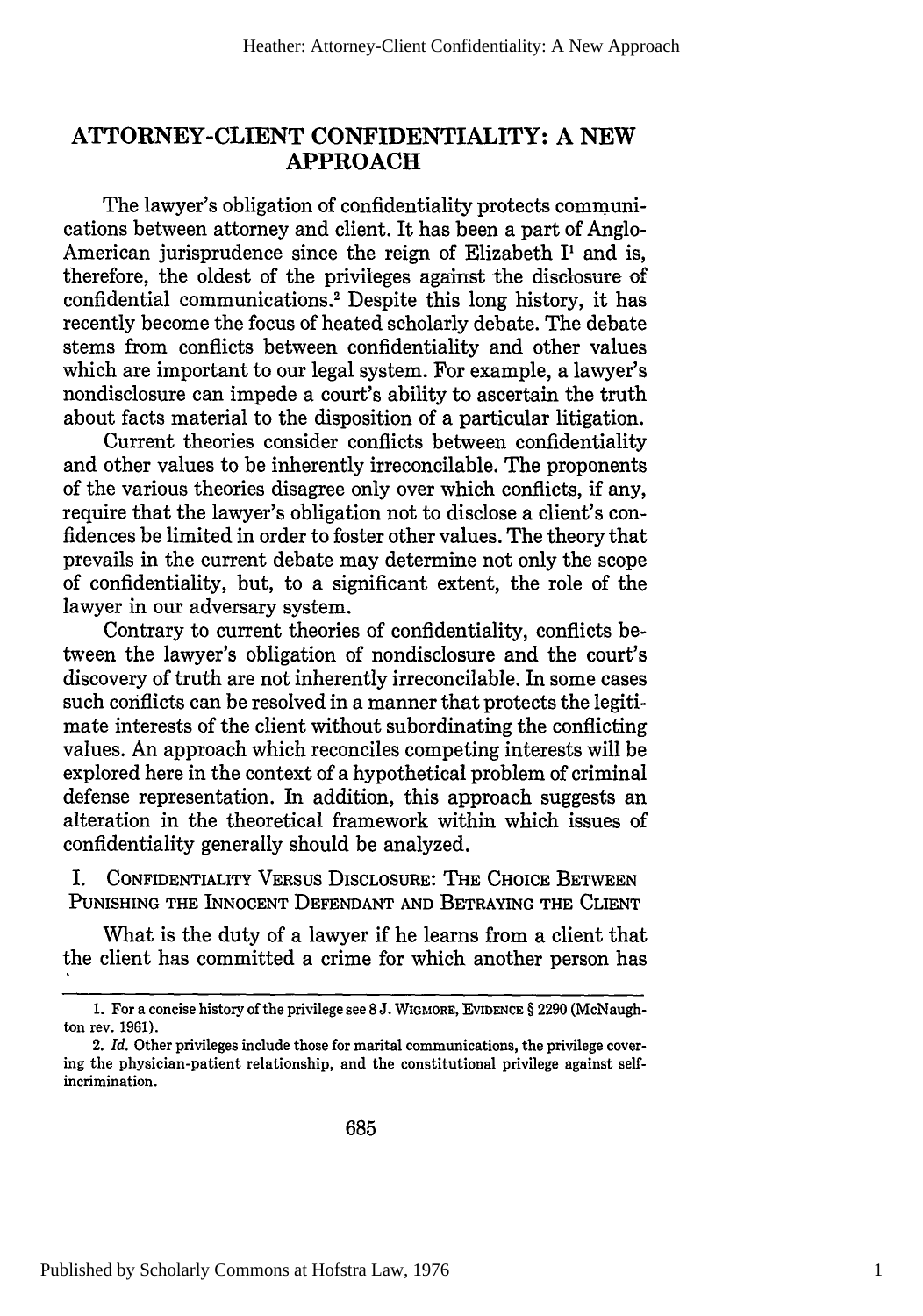been tried, convicted, and sentenced? Professor Andrew L. Kaufman provides a hypothetical statement of the problem:<sup>3</sup>

A sensational murder case in your home town resulted in the conviction of the defendant for murder after a trial that turned solely on a question of identification. The conviction was affirmed and efforts at collateral attack have failed. A client of yours told you certain facts that have led you to conclude that he, not the defendant, was the murderer. Your conclusion has been verified by the client and some independent checking has led you to be as positive as you can be that he is telling the truth. Efforts to persuade your client to turn himself in have failed. What do you do next?

Current theories of confidentiality require a lawyer in these circumstances to choose between betraying the client's confidence and allowing the punishment of an innocent person. The values involved-confidentiality, truth, and the life or liberty of the innocent defendant-are brought into an irreconcilable conflict. The lawyer must decide which value is paramount.

There are four theories of confidentiality to which a lawyer can refer in deciding how to resolve Professor Kaufman's hypothetical:

A. the theory contained in the ABA Code of Professional Responsibility;4

- B. the theory of absolute confidentiality;<sup>5</sup>
- C. the theory of truth as a paramount value;<sup>6</sup> or
- D. the theory of personal conscience.<sup>7</sup>

*4. See* notes 8-20 *infra* and accompanying text. The House of Delegates of the American Bar Association adopted the ABA Code of Professional Responsibility on August 12, **1969.** It applied to ABA members as of January **1,** 1970, and was amended by the House of Delegates in February **1970,** February 1974, and February **1975.** *Preface* to ABA **CODE OF PROFESSIONAL** REsPONSIBILITY at ii **(1975).** The Code consists of three parts: Canons, Ethical Considerations, and Disciplinary Rules. The Canons are statements of "axiomatic norms"; the Ethical Considerations (hereinafter referred to as **EC)** are aspirational guidelines; the Disciplinary Rules (hereinafter referred to as DR) are mandatory and subject violators to disciplinary action. *Id. Preliminary Statement* at **1c.**

*5. See* notes 21-24 *infra* and accompanying text. For a thorough discussion of this theory see M. **FREEDMAN, LAWYERS'** ETHicS **IN AN** ADVERSARY SYsTEM **(1975)** [hereinafter cited as LAWYERS' ETHIcS].

*6. See* notes **25-32** *infra* and accompanying text. For a recent articulation of the theory see Frankel, *The Search for Truth: An Umpireal View,* **123** U. PA. L. **REV.** 1031 **(1975).** For **an** earlier discussion of this view see Noonan, *The Purposes of Advocacy and the Limits of Confidentiality,* 64 **MICH.** L. REV. 1485 (1966).

*7. See* note **33** *infra* and accompanying text.

<sup>3.</sup> Professor Kaufman is a member of the faculty at Harvard Law School. He has kindly made available this excerpt of the hypothetical which he intends to include in A. KAUFMAN, PROBLEMS **IN** PROFESSIONAL **RESPONSIBILITY,** ch. IV (forthcoming).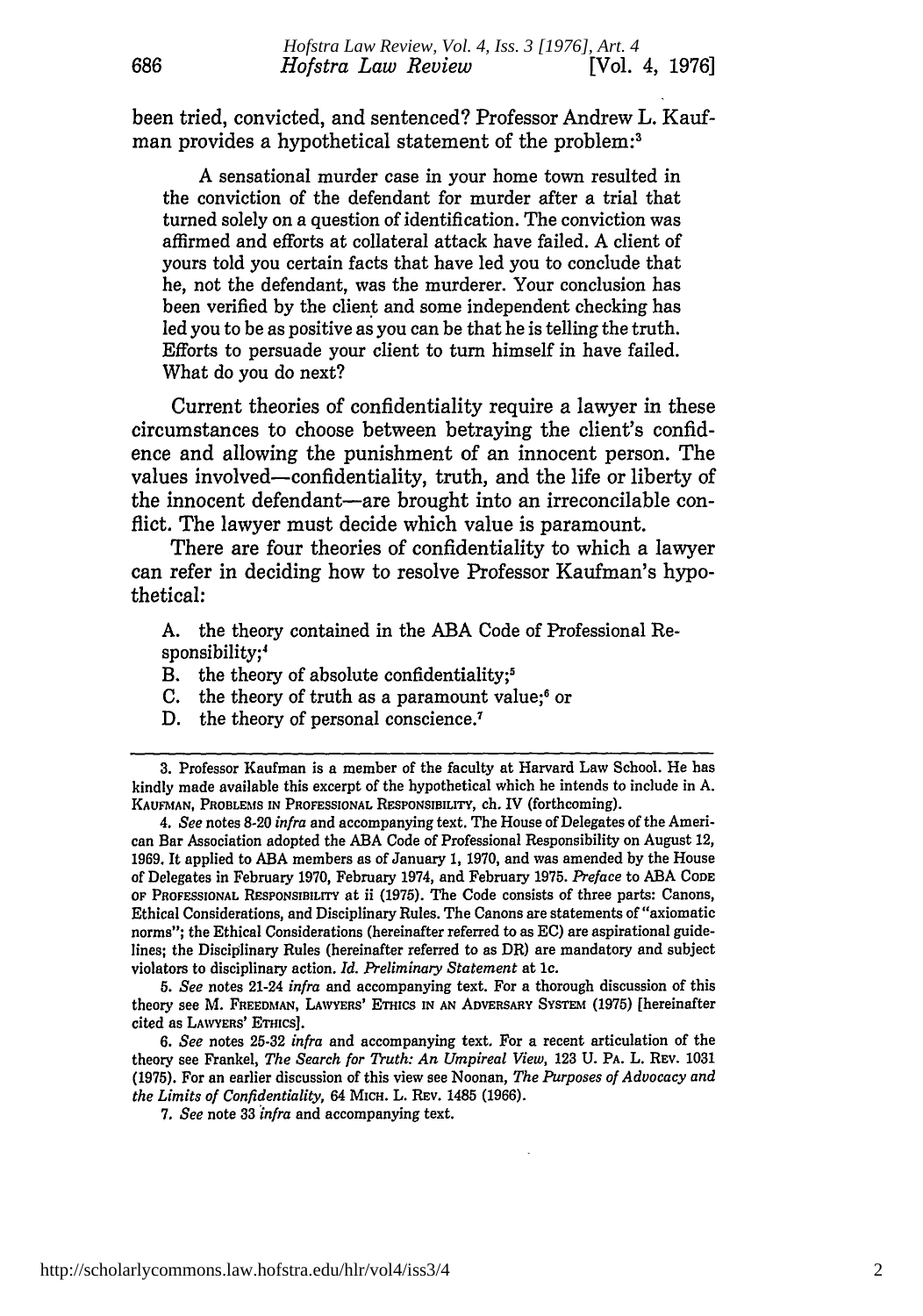# *A. The Code of Professional Responsibility*

The Code is not so much a theory of professional responsibility as it is a collection of often contradictory guidelines and rules. The obligation of confidentiality as set forth in the Code creates what one scholar calls a "trilemma"<sup>8</sup> for the criminal defense lawyer: "[he] is required to know everything about the client's case, maintain that knowledge in the strictest confidence and, at the same time, be candid with the court."9 The lawyer who looks to the Code in order to resolve Professor Kaufman's hypothetical can find justification for either a decision to remain silent or a decision to disclose.

The primary statement of the obligation of confidentiality is contained in DR 4-101(B) of the Code: $10$ 

[A] lawyer shall not knowingly:

(1) Reveal a confidence or secret<sup>[11]</sup> of his client.

(2) Use a confidence or secret of his client to the disadvantage of the client.

(3) Use a confidence or secret of his client for the advantage of himself or of a third person, unless the client consents after full disclosure.

Disclosure by a lawyer who is faced with the hypothetical would violate each of these rules.

The Code, however, explicitly provides for exceptions to its rules against disclosure.<sup>12</sup> DR 4-101(C) allows the lawyer to reveal "[t]he intention of his client to commit a crime and the information necessary to prevent the crime."<sup>13</sup> That rule also permits the lawyer to reveal the confidences or secrets of a client where disclosure is necessary for the lawyer "to collect his fee or to defend himself or his employees or associates against an accusation of wrongful conduct."'<sup>4</sup>

11. For a discussion of the significance of the distinction between a "confidence" and a "secret" see note 43 *infra.*

13. ABA **CODE** OF **PROFESSIONAL** RESPONSIBILITY, DR 4-101(C)(3) (1975).

14. *Id.* DR 4-101(C)(4).

<sup>8.</sup> LAWYERS' ETHICS, *supra* note 5, at 27-42.

<sup>9.</sup> *Id. Preface* at vii.

<sup>10.</sup> ABA **CODE** OF **PROFESSIONAL** RESPONSIBILITY, DR 4-101(B) **(1975).**

<sup>12.</sup> Until recently DR 7-102(B)(1) required a lawyer to reveal a confidence or secret of his client if he received information clearly establishing that his client had perpetrated a fraud upon a person or tribunal and the client refused to rectify the fraud. In February 1974, the American Bar Association amended the rule to require a lawyer to reveal a client's fraud "except when the information is protected as a privileged communication."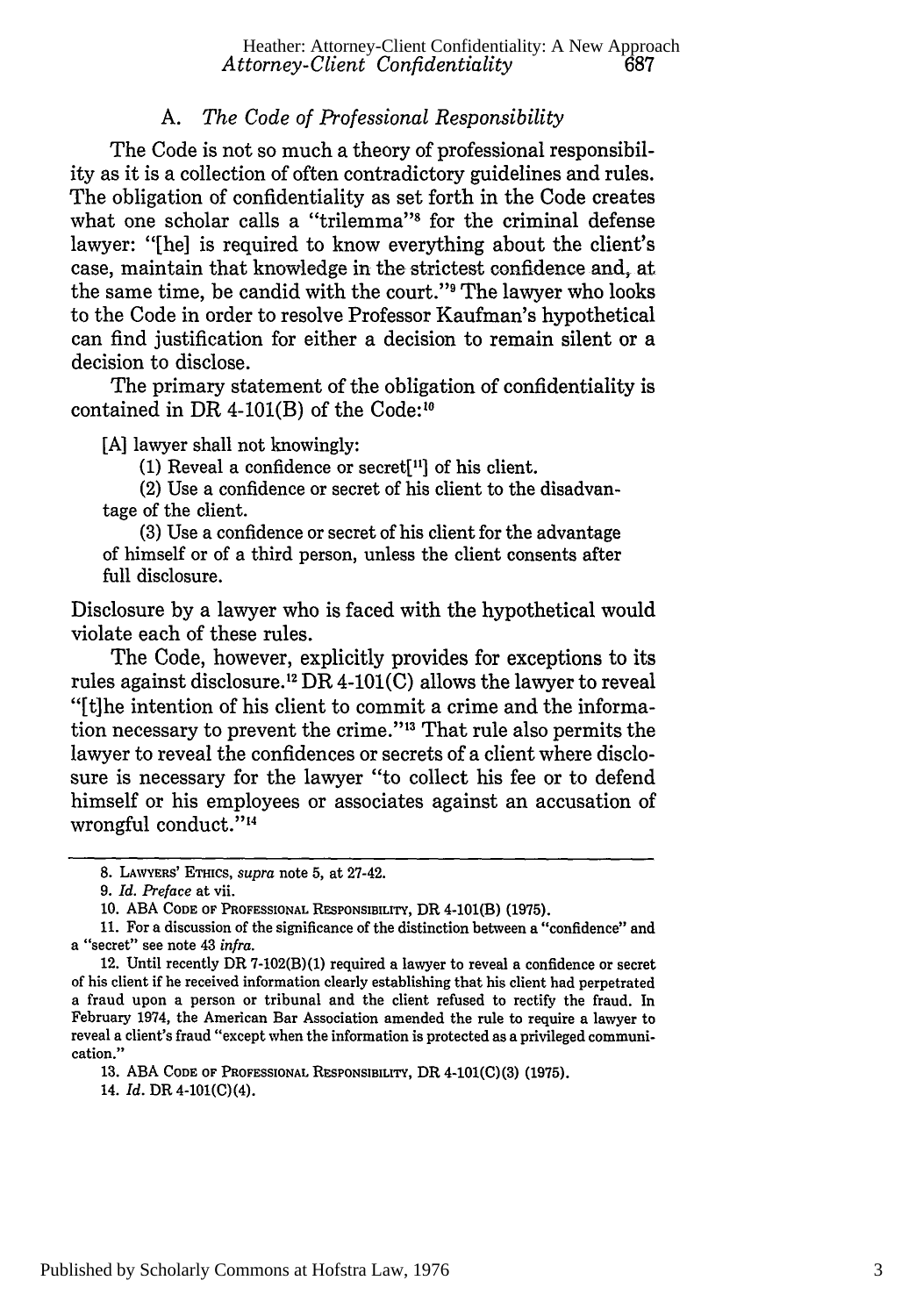The Code also contains general considerations which, when read together, arguably provide lawyers with a basis for making additional exceptions to the obligation of confidentiality. Lawyers are officers of the court; the Code refers to their role in bringing about "just and informed" decisions.<sup>15</sup> Ethical Consideration 7-21 reminds the lawyer that "the criminal process is designed for the protection of society as a whole.""6 The Code states that "[w]hen explicit ethical guidance does not exist, a lawyer should determine his conduct by acting in a manner that promotes public confidence in the integrity and efficiency of the legal system and the legal profession."<sup>17</sup> Finally, the Code asserts that "[c]ontinuation of the American concept that we are to be governed by rules of law requires that the people have faith that justice can be obtained through our legal system."<sup>18</sup>

Can the Code, which justifies disclosure by a lawyer in order to collect a fee or to prevent an intended crime by a client, at the same time be read to prohibit a disclosure which saves the life or restores the liberty of an innocent defendant? As an amalgam of conflicting rules and policies, the Code enables the lawyer to justify disclosure or nondisclosure equally well in many circumstances. With regard to the hypothetical, whichever choice was made, the lawyer would not be subject to disciplinary action.<sup>19</sup> The Code provides no basis for the clear resolution of issues of confidentiality. Its ambiguity serves neither to foster public confidence in the legal system, nor in the profession.<sup>20</sup>

Under the Code, conflicts between confidentiality and other values are irreconcilable. One value must be chosen as paramount: either the client will be betrayed or the suffering of the innocent defendant will continue.

*20, See* **text accompanying note 17** *supra.*

**<sup>15.</sup>** *Id.* **EC** 7-24. "The characterization of a lawyer as an officer of the court is deeply rooted in history and warranted by the peculiar posture of the lawyer in society." ABA **STANDARDS,** THE DEFENSE FUNCTION § **1.1,** Commentary a (1971). The Standards have not been examined here as a separate source of guidance for the lawyer faced with Professor Kaufman's hypothetical. The Standards conform to the Code, preserve the "trilemma" of the Code, and treat conflicts between confidentiality and other values as irreconcilable. *See* **LAWYERS'** ETHIcs, *supra* note **5,** at **36-38.** *See also In re* Griffiths, 413 **U.S. 717** (1973).

<sup>16.</sup> *Id.* **EC** 7-21. The Code states that the civil adjudicative process is, on the other hand, designed for the settlement of disputes between parties.

<sup>17.</sup> *Id.* **EC** 9-2.

**<sup>18.</sup>** *Id.* **EC** 9-1.

<sup>19.</sup> The Code was written in part to overcome the ineffectiveness of the original 32 Canons of Professional Ethics (adopted in **1908)** as a basis for disciplinary enforcement. *Preface* to **ABA CODE** OF **PROFESSIONAL RESPONSIBILITY at** i **(1975).**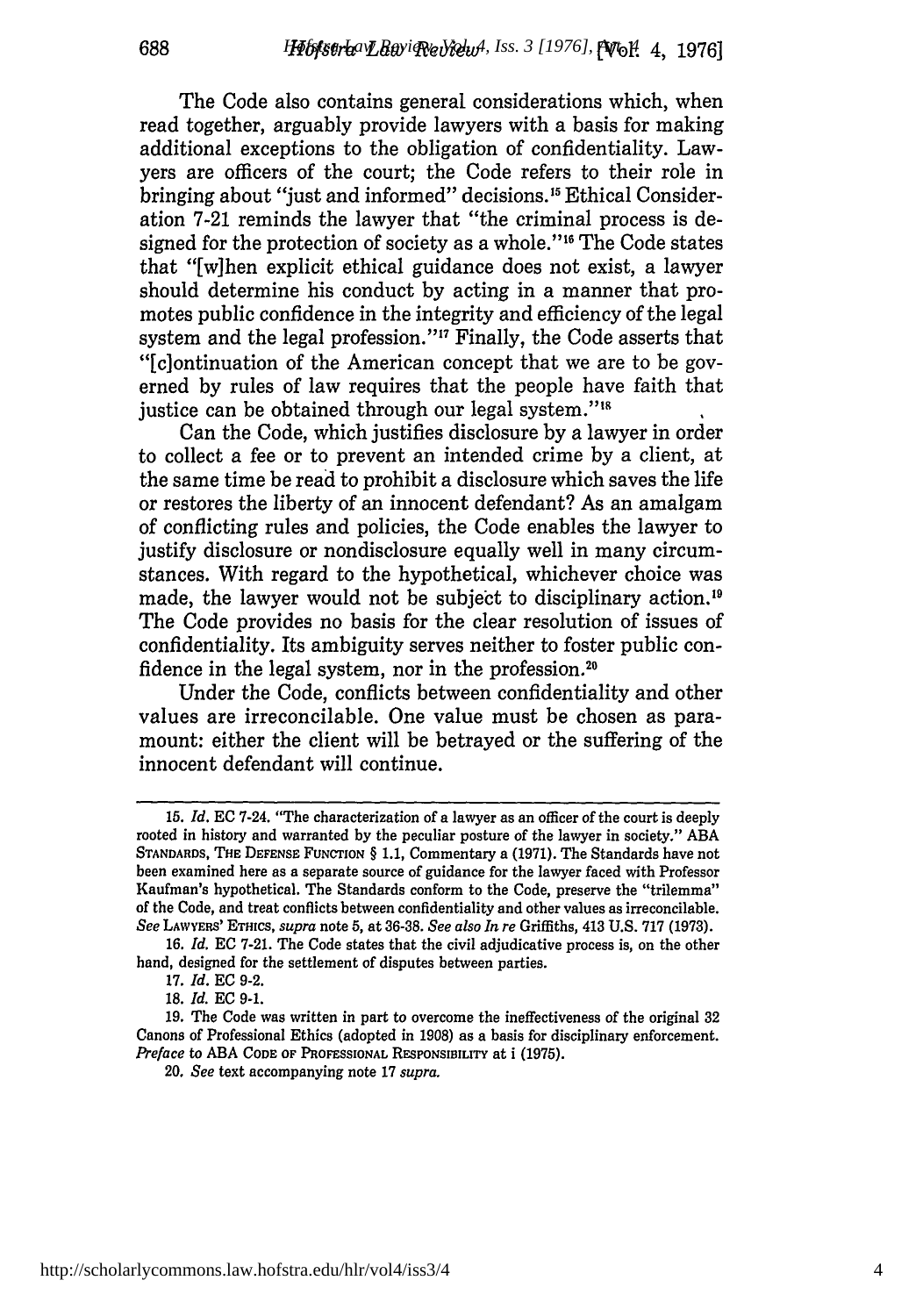# *B. The Theory of Absolute Confidentiality*

The theory of absolute confidentiality resolves all conflicts between confidentiality and other values in favor of the lawyer's duty to preserve the client's confidences.<sup>21</sup> For example, if necessary to preserve the obligation of confidentiality, the lawyer has a duty to call the client to the witness stand and undertake direct examination despite knowledge that the client will commit perjury.22 Similarly, the lawyer must attempt to impeach the credibility of a truthful witness if the witness' testimony is prejudicial to the client's case.<sup>23</sup>

The theory is based on the premise that confidentiality cannot be subordinated to other values without undercutting both the constitutional rights of the client and public confidence in the sanctity of the attorney-client relationship. Dean Monroe Freedman, a leading advocate of this theory, envisions one exception to the duty of confidentiality: the very life of an innocent third party must not be subordinated.<sup>24</sup> For example, if the innocent defendant in Professor Kaufman's hypothetical were to receive a death sentence, then Dean Freedman would disclose the client's confidence.

The theory recognizes conflicts between confidentiality and other values, considers them irreconcilable, and deems confidentiality the paramount value, with possibly the one exception. The lawyer faced with Professor Kaufman's hypothetical would find a clear mandate in this theory: remain silent. The lawyer, however, would not find a means of serving the client's interests without an obvious injustice to an innocent person.

#### *C. The Theory of Truth as a Paramount Objective*

Several efforts have been made to develop rules which would subordinate the lawyer's obligation of confidentiality to the obligation to assist the court in the discovery of the true facts essential to the determination of guilt and innocence. Early efforts to make truth a paramount objective were confined to the articulation of such "black-letter" rules as: "[the lawyer] *may not en-*

<sup>21.</sup> LAWYERS' ETHICS, *supra* note 5, at 1-8, 27-42 *passim;* Freedman, *Judge Frankel's Search for Truth,* 123 U. PA. L. REv. 1060 (1975). For one exception to the absolute rule of nondisclosure see note 24 *infra* and accompanying text.

<sup>22.</sup> LAWYERS' **ETHICS,** *supra* note 5, at 27-42; Freedman, *Professional Responsibility of the Criminal Defense Lawyer: The Three Hardest Questions,* 64 MICH. L. REV. 1569 (1966).

<sup>23.</sup> LAWYERS' ETHICS, *supra* note **5,** at 43-49.

<sup>24.</sup> *Id.* at 6.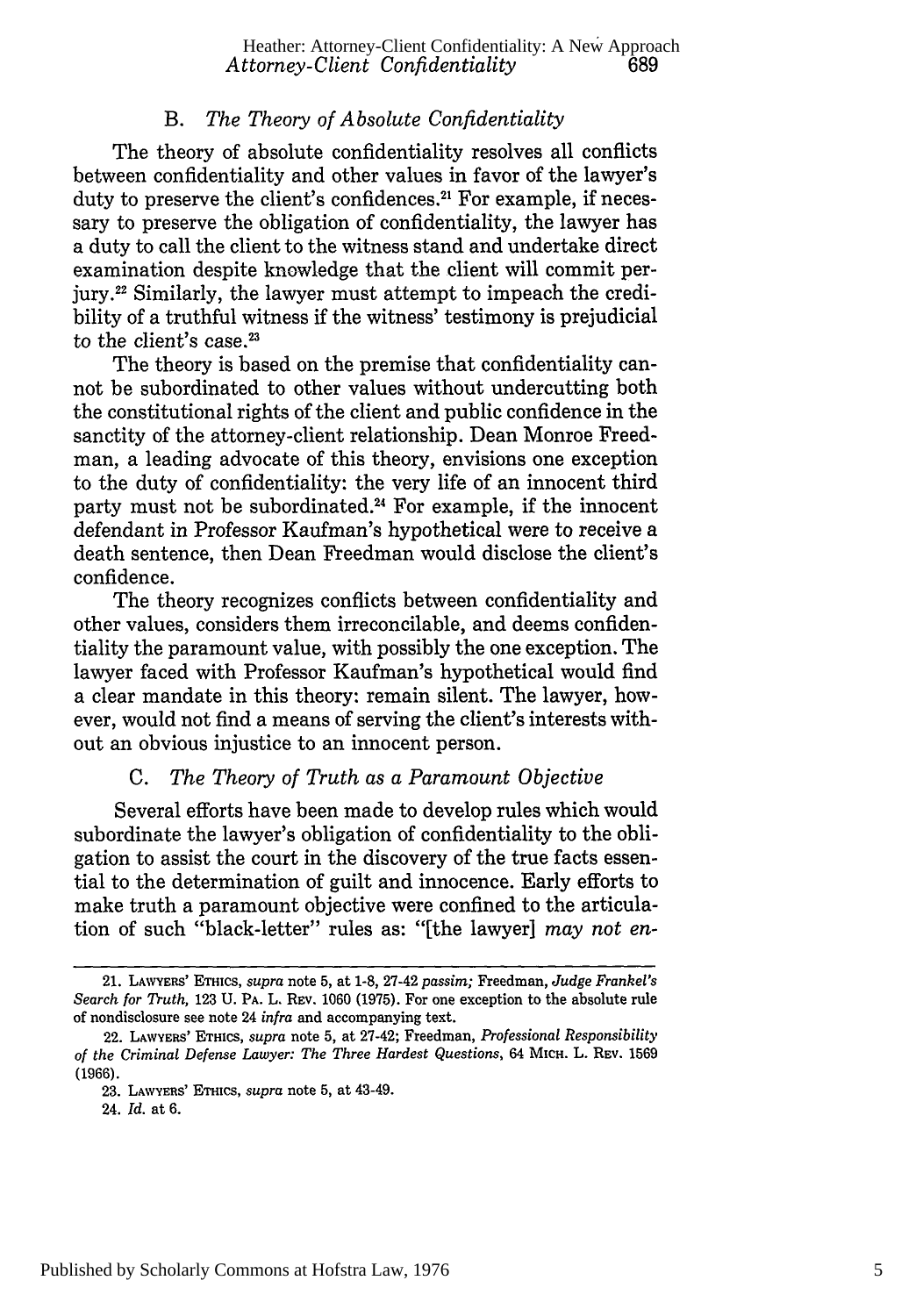*gage in direct examination of his client to facilitate known perjury.* "<sup>25</sup> The proponents of such rules against absolute confidentiality recognized that their concern was based on a conception of what values generally were the most important to our legal system. For example, the author of the quoted rule on perjury offered this explanation for it: "This is a rule which is so basic and fundamental to the integrity of our system of justice and the legal profession that it can never admit of any exception, under any circumstances."<sup>26</sup>

Implicit, therefore, in such "black-letter" limitations on the scope of confidentiality is the assumption that truth is a paramount objective of our legal system. More recently, efforts to limit confidentiality have explicitly relied on the premise that truth is paramount: absolute confidentiality is "inimical to a system which has as its end rational decision-making"; $27$  the primary role of the advocate is "to assist the trier of fact in making [an] impartial judgment,"<sup>28</sup> and to "promote a wise and informed decision of the case";<sup>29</sup> confidentiality must end "when it leads to conduct which destroys the truth or presents perjury to the fact-finder.""0 Judge Marvin Frankel summarizes the thrust of this point of view when he advises lawyers to "make truth a paramount objective."3

Carried to its logical extreme, this theory provides a clear solution to Professor Kaufman's hypothetical: disclose the client's confidence to remedy the court's error in convicting and punishing an innocent defendant. Like the theory of absolute confidentiality, the theory of truth as a paramount objective avoids the ambiguities of the Code. Once again conflicts between

**26.** *Id.*

**29.** Noonan, *supra* note **27,** at **1487.**

**30.** *Id.* at 1492.

**31.** Frankel, *The Search for Truth: An Umpireal View,* **123 U.** PA. L. REv. **1031, 1052 (1975).**

**<sup>25.</sup>** Burger, *Standards of Conduct for Prosecution and Defense Personnel: A Judge's Viewpoint,* **5** Am. CRIM. **L.Q.** 11, **13 (1966)** (emphasis in original). Chief Justice, then Judge, Burger also stated that a lawyer who would challenge this rule is "naive and inexperienced **...** lacking adequate training in his profession **....** [Direct examination producing known perjury] is a perversion and a prostitution of an honorable profession." *Id.* at 12.

**<sup>27.</sup>** Noonan, *The Purposes of Advocacy and the Limits of Confidentiality,* 64 MICH. L. **REV.** 1485, 1489 **(1966).**

**<sup>28.</sup>** *Id.* at **1487,** *citing Professional Responsibility: Report of the Joint Conference, 44* **A.B.A.J. 1160-61 (1958).**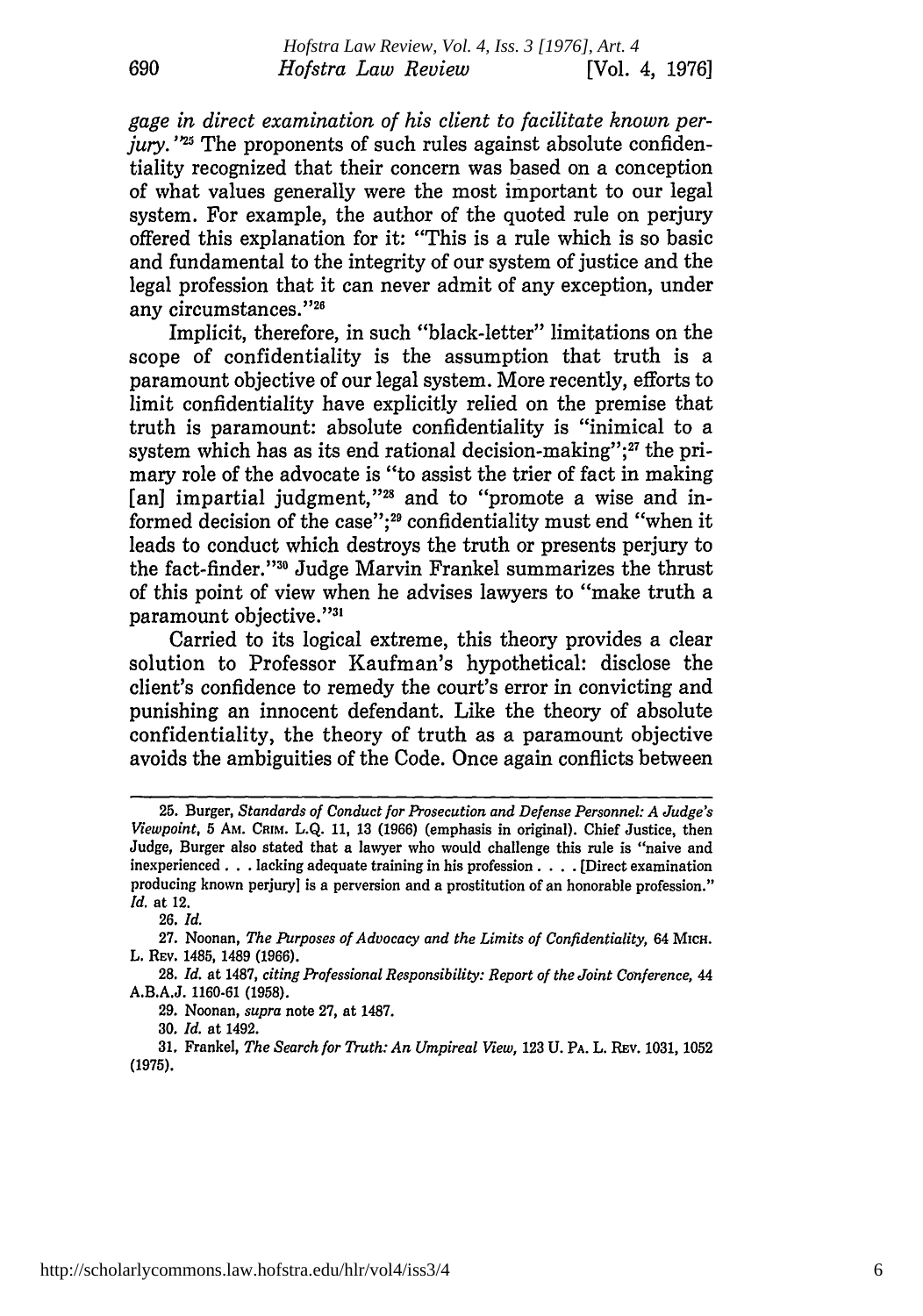confidentiality and other values are resolved by choosing between irreconcilable interests.

The advocates of this theory, however, cannot formulate a broad rule of disclosure which is compatible with the client's fifth amendment protection against self-incrimination and sixth amendment right to the effective assistance of counsel. Indeed, one of the advocates of the theory, Judge Frankel, concedes that constitutional protections of the criminal defendant are "bedrock principles" which must prevail over other values.<sup>32</sup> Disregarding these principles by sharply curtailing the scope of confidentiality also would undercut the public's willingness to disclose fully all potentially relevant facts to lawyers. Without such disclosure the lawyer cannot effectively advise the client or prepare for trial.

# D. *The Conscience Theory of Professional Responsibility*

The last of the theories currently available to the lawyer faced with Professor Kaufman's hypothetical regards difficult issues of professional responsibility as matters of personal conscience.3 Faced with the problem, the lawyer could choose to remain silent or to disclose, and in either case would be accountable to no one. The lawyer, however, would not escape the necessity of choosing either to betray the client's trust or to prevent the innocent defendant from gaining his or her liberty.

# II. RESOLVING THE HYPOTHETICAL: AN ALTERNATE APPROACH TO **CONFIDENTIALITY**

Professor Kaufman's hypothetical can be resolved in a manner which does not require the lawyer to subordinate other values in order to protect the legitimate interests of the client. Legislatures can make two procedures applicable: in camera review and use immunity. Together these devices will reconcile the otherwise conflicting values.

**<sup>32.</sup>** *Id.* at 1037. Judge Frankel's recognition of the importance of these principles is reflected in his draft revision of DR 7-102. *Id.* at 1057-58. The draft states, in part: "In his representation of a client, *unless prevented from doing so by a privilege reasonably believed to apply,* a lawyer shall **.... "** (emphasis added). *Id.* at 1057. By preserving the option of asserting "a privilege," Judge Frankel retained the very conflicts his draft attempted to resolve in favor of truth. For a forceful presentation on the consequences of making truth a paramount objective see Rifkind, *The Lawyer's Role and Responsibility in Modern Society,* 30 RECORD **OF** N.Y.C.B.A. 534 (1975).

<sup>33.</sup> This theory provides another way of characterizing the obligations of the Code. Given the ambiguity of the Code, the lawyer is free to decide issues of confidentiality according to his conscience. *See* text accompanying notes 19-20 *supra.*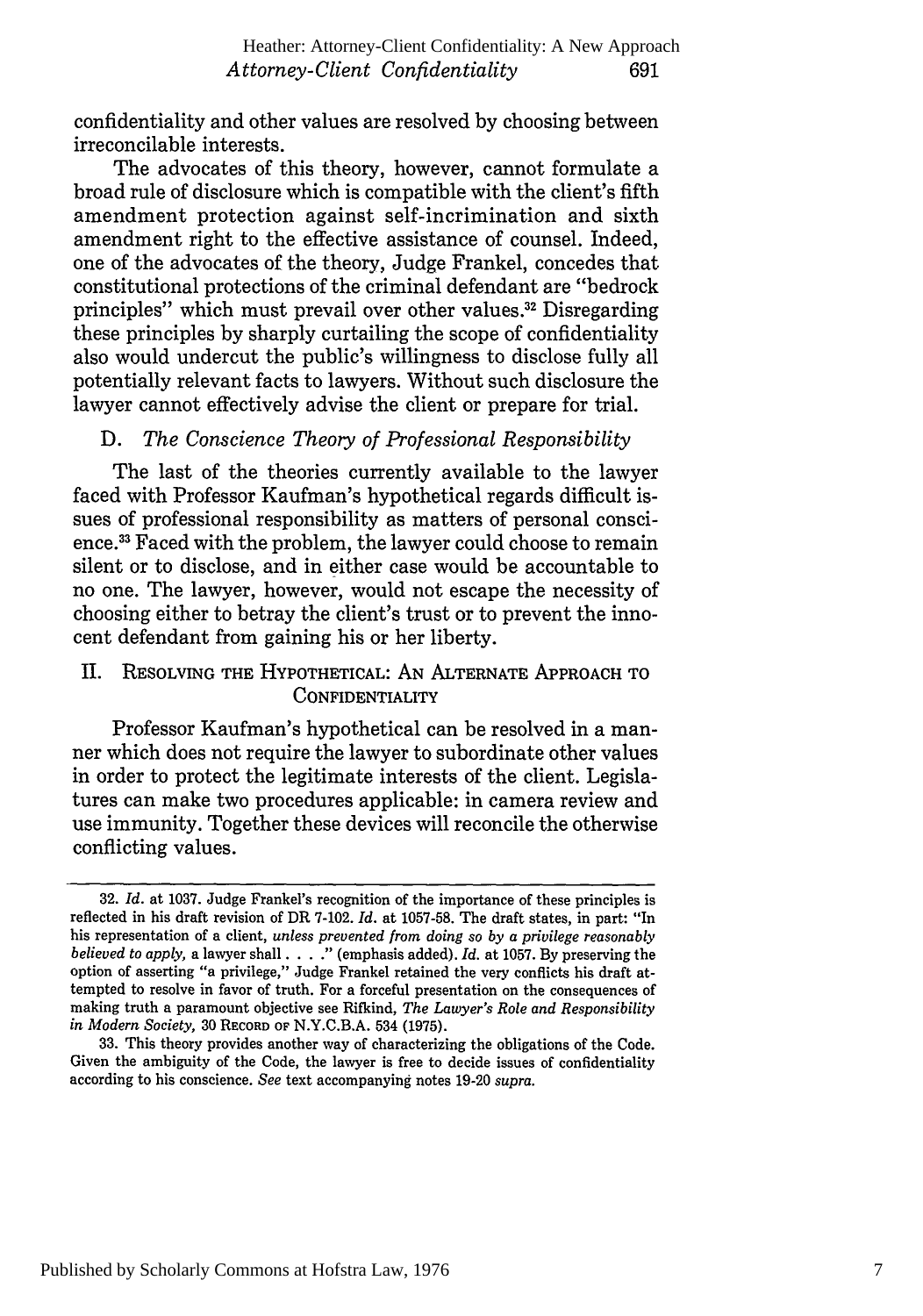Under an appropriate statute, the lawyer would be required to disclose to a court, in camera, information establishing a client's responsibility for a crime for which an innocent defendant has been convicted. If the court concluded that there had been a miscarriage of justice, it would be empowered to forward the information to the appropriate prosecutor, contingent on a grant of use immunity by the prosecutor to the lawyer's client. The innocent person would receive the benefit of the exculpatory information and the client would be in substantially the same position as if the lawyer had remained silent. Therefore, the procedure would not require the lawyer to choose between the client and the innocent defendant.

Would immunity provide the client with effective protection? The federal immunity statutes<sup>34</sup> provide an example that can be analyzed to determine whether immunity would protect against criminal liability stemming from an attorney's disclosure. The general immunity statute states:<sup>35</sup>

[T]he witness may not refuse to comply with the order [compelling the witness' testimony] on the basis of his privilege against self-incrimination; but no testimony or other information compelled under the order (or any information directly or indirectly derived from such testimony or other information) may be used against the witness in any criminal case, except a prosecution for perjury, giving a false statement, or otherwise failing to comply with the order.

The Supreme Court considered the constitutionality of this statute in *Kastigar v. United States.<sup>36</sup>* The case arose when two grand jury witnesses refused to answer questions and asserted their fifth amendment privilege against compulsory self-incrimination, notwithstanding the grant of immunity. They were held in contempt in the district court and raised the constitutional challenge on appeal.

The *Kastigar* Court held that the statute places a total prohibition on "use of compelled testimony as an 'investigatory lead'" and "use of any evidence obtained by focusing investigation on a witness as a result of his compelled disclosures."<sup>37</sup> Thus, the Court reasoned that the immunity provided by the statute-"by

<sup>34. 18</sup> **U.S.C.** *§§* 6002, 6003 (1971). Every state has some form of immunity statute. *See 8* **J. WICMORE, EvIDENCE** § 2281 at 495-508 n.11 (McNaughton rev. 1961).

**<sup>35.</sup>** 18 **U.S.C.** § 6002 (1971).

**<sup>36.</sup>** 406 U.S. 441 (1972).

<sup>37.</sup> *Id.* at 460.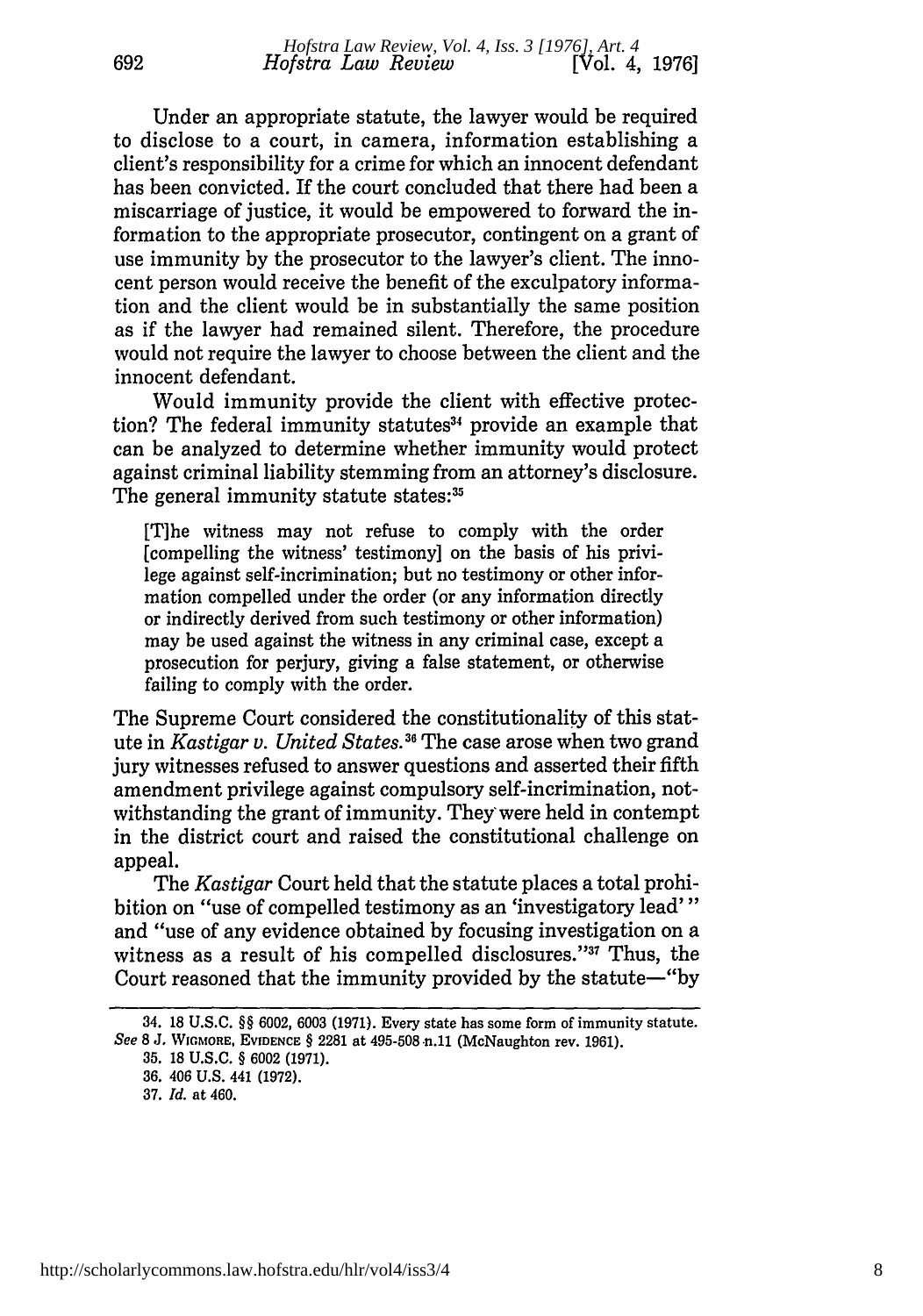assuring that the compelled testimony can in no way lead to the infliction of criminal penalties"<sup>38</sup>—"leaves the witness and the prosecutorial authorities in substantially the same position as if the witness had claimed the Fifth Amendment privilege."<sup>39</sup> The Court also reaffirmed the rule announced in *Murphy v. Waterfront Commission"°* where it was held that immunity protects "a state witness against incrimination under federal as well as state law and a federal witness against incrimination under state as well as federal law."

With regard to Professor Kaufman's hypothetical, immunity would safeguard the client against criminal liability resulting from disclosure of a confidence. *Kastigar* rebuts any argument that the lawyer's disclosure coupled with immunity for the client would not be consistent with the client's constitutional rights.<sup>41</sup> The proposed solution leaves the client in a position analogous to that of the *Kastigar* witness: in "substantially the same position as if the witness had claimed the . . . privilege."<sup>42</sup>

Kastigar v. United States, 406 U.S. 441, 460 (1972). Therefore:

A person accorded this immunity under 18 U.S.C. § 6002, and subsequently prosecuted, is not dependent for the preservation of his rights upon the integrity and good faith of the prosecuting authorities.

#### *Id.*

39. *Id.* at 462.

41. Effective immunity also protects the interrelated safeguards of the presumption of innocence and the prosecutorial burden of proving guilt beyond a reasonable doubt.

<sup>38.</sup> *Id.* at 461. The petitioners argued that it would be impossible to identify, by testimony or cross-examination, the "subtle" ways in which testimony that the petitioners would be compelled to give under the statute might disadvantage them. *Id.* at 459. The Court answered this argument by stating that once a witness has demonstrated that he testified under a grant of immunity, the prosecution has the burden of showing that their evidence was gained from "an independent, legitimate source." *Id.* at 460, *quoting* Murphy v. Waterfront Comm'n, 378 U.S. 52, 79 n.18 (1964). The Court added:

This burden of proof, which we reaffirm as appropriate, is not limited to a negation of taint; rather, it imposes on the prosecution the affirmative duty to prove that the evidence it proposes to use is derived from a legitimate source wholly independent of the compelled testimony.

<sup>40. 378</sup> U.S. 52, 78 (1964); *accord,* Kastigar v. United States, 406 U.S. 441, 456-58 (1972).

<sup>42.</sup> Kastigar v. United States, 406 U.S. 441, 462 (1972). The Court's use of the words "substantially the same position" indicates that the fifth amendment does not provide an absolute right to remain silent, but only an absolute right to be protected from criminal liability as a result of compelled testimony. The scope of the fifth amendment protection articulated by *Kastigar* affords a "rational accomrodation between the imperatives of the privilege and the legitimate demands of government to compel citizens to testify." *Id.* at 445-46. Dean Freedman failed to consider the court's decision in *Kastigar* when he asserted that the fifth amendment grants an "'absolute constitutional right to remain silent.'" Freedman, *Judge Frankel's Search for Truth,* 123 U. **PA.** L. REv. 1060, 1064 (1975), *quoting* Escobedo v. Illinois, 378 U.S 478, 491 (1964).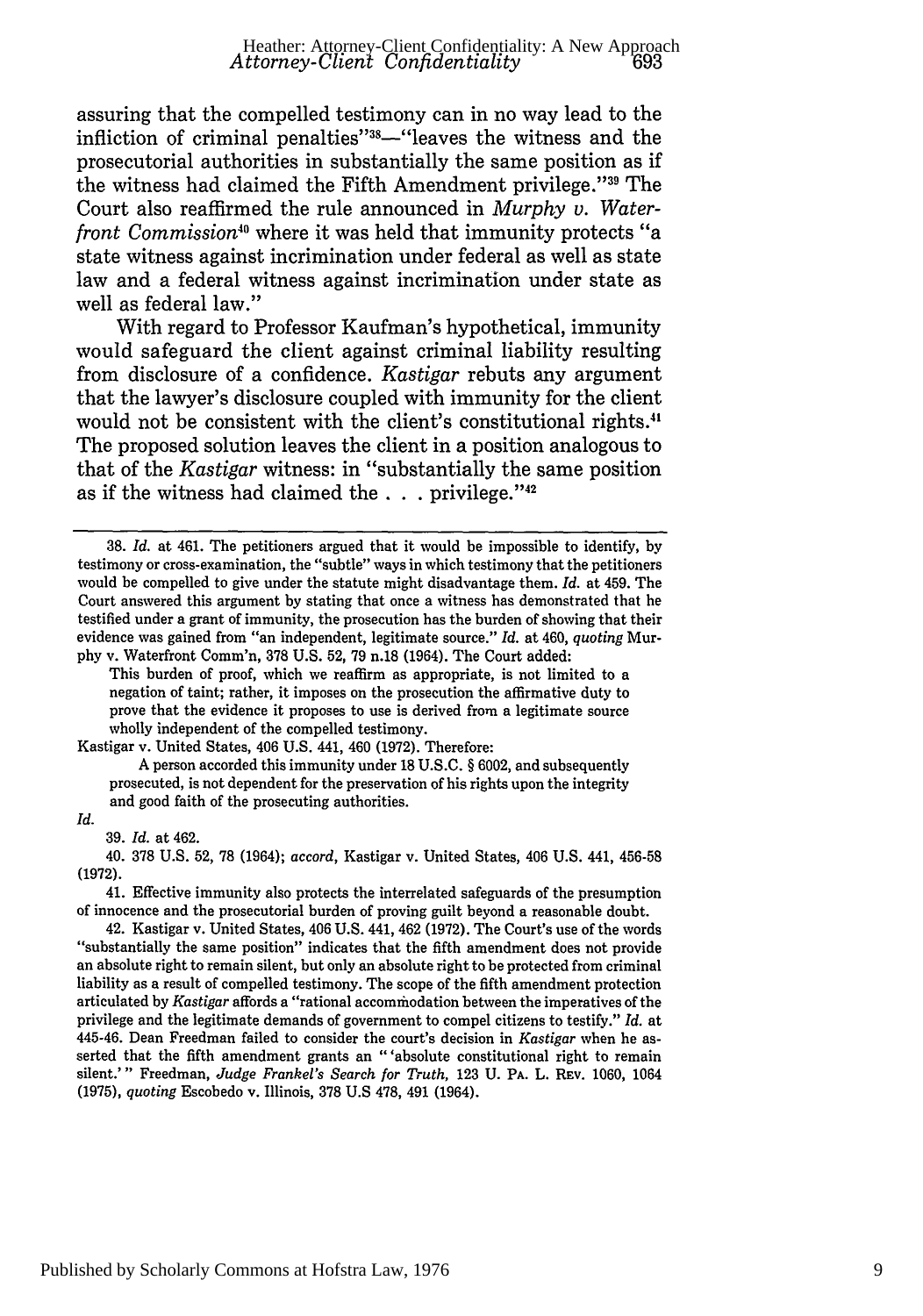This solution to Professor Kaufman's hypothetical would, of course, invade the sanctity of the attorney-client relationship. Such disclosure arguably might embarrass or inconvenience the client." Even so, disclosure is constitutionally sound. The rational accommodation of conflicting values achieved by the immunity statute upheld in *Kastigar* reflects the constitutional fabric as a balance of fundamental interests. Justice Frankfurter has stated: "[N]o constitutional guarantee enjoys preference, so none should suffer subordination or deletion."<sup>44</sup> Accordingly, the sanctity of the attorney-client relationship cannot be given preference to the interest of an innocent person in obtaining exculpatory information where both interests can be served by a rational accommodation.

In *Ullmann v. United States45* the Supreme Court rejected a challenge to the constitutionality of an immunity statute. The

44. Ullmann v. United States, **350 U.S.** 422, 428 **(1956).** In support of this statement, Justice Frankfurter quoted the following portion of an address **by** Senator Albert **J.** Beveridge to the American Bar Association in **1920:**

**If** liberty is worth keeping and free representative government worth saving, we must stand for *all* American fundamentals-not some, but all. All are woven into the great fabric of our national well-being. We cannot hold fast to some only, and abandon others that, for the moment, we find inconvenient. If one American fundamental is prostrated, others in the end will surely fall. The success or failure of the American theory of society and government depends upon our fidelity to every one of those inter-dependent parts of that immortal charter of orderly freedom, the Constitution of the United States.

Beveridge, *The Assault upon American Fundamentals,* 45 **A.B.A.** REP. 188, 216 (1920) (emphasis in original), *as quoted in* Ullmann v. United States, 350 U.S. 422, 428 n.3 (1956).

45. **350 U.S.** 422 **(1956).**

<sup>43.</sup> The obligation of confidentiality serves not only to protect the constitutional rights of the criminal defendant but also "to promote freedom of consultation of legal advisers **by** clients." **8 J.** WIGMORE, EVIDENCE § **2291** (McNaughton rev. **1961).** The Code serves this policy **by** requiring that the lawyer maintain the confidentiality of the client's secrets, as well as confidences. **A** " confidence" refers to that information protected **by** the attorney-client privilege as an evidentiary matter. **A** "secret" refers to other information gained in the attorney-client relationship which the client has expressly requested be held inviolate or the disclosure of which would be embarrassing or detrimental to the client. **ABA CODE OF PROFESSIONAL** RESPONSIBILITY, DR 4-101(A) **(1975).** The rule prohibits disclosure of either confidences or secrets. *Id.* DR 4-101(B). The Code also expressly mentions, however, that the scope of this obligation of confidentiality is broader than the scope of the attorney-client privilege, which does not embrace the "secrets" of the client. *Id.* **EC** 4-4. In short, because of the complex of values which bear upon the judicial resolution of disputes, the lawyer's obligation of confidentiality in court is narrowed. Protection against the client's inconvenience or embarrassment, preserved **by** the prohibition against the lawyer's disclosure of "secrets," yields to the accommodation of various interests made during a litigated case or controversy.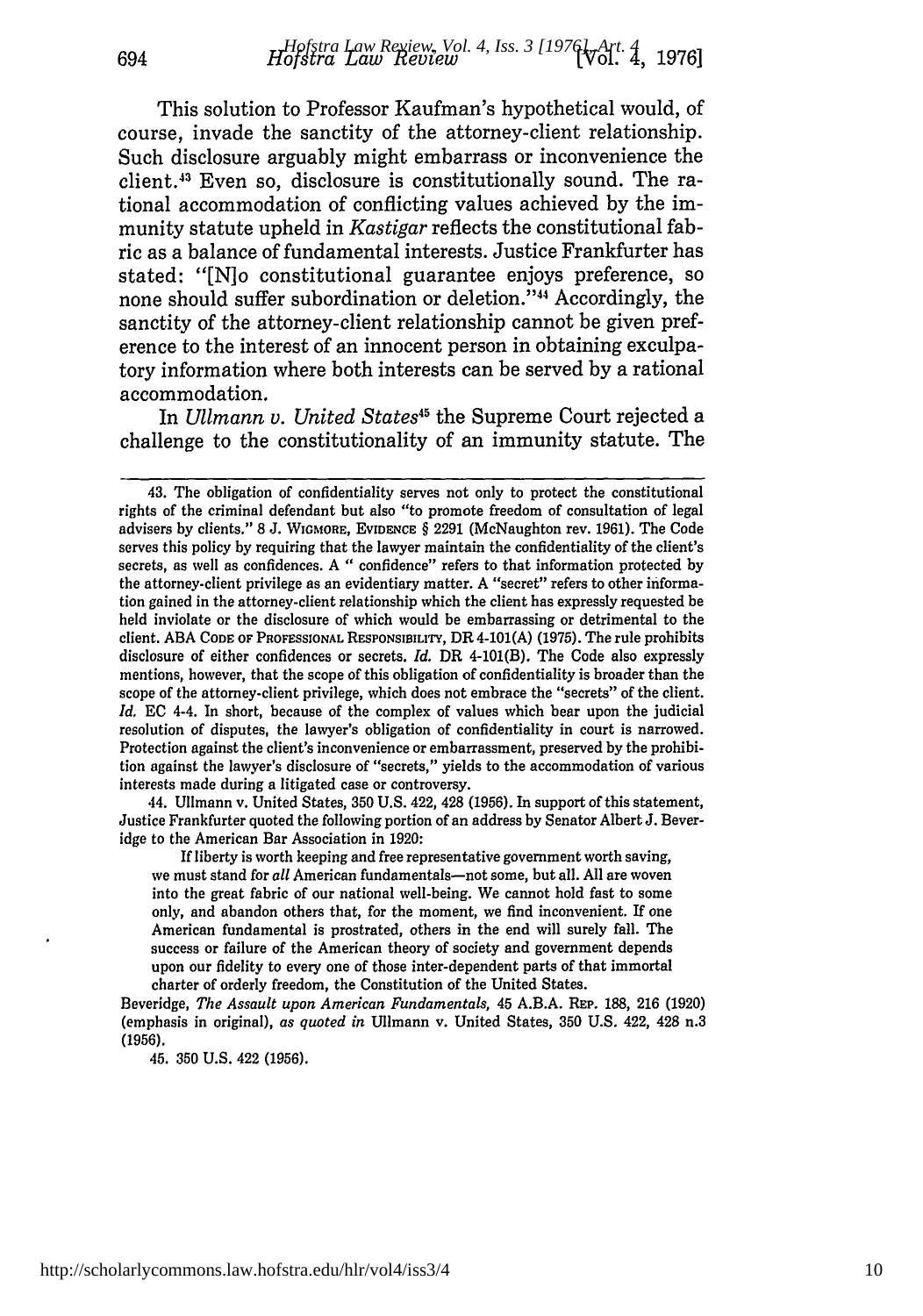dissent argued that "the government brings infamy on the head of the witness when it compels disclosure."<sup>46</sup> Justice Frankfurter, writing for the Court, stated:<sup>47</sup>

[A]s this Court has often held, the immunity granted need only remove those sanctions which generate the fear justifying invocation of the privilege: "The interdiction of the Fifth Amendment operates only where a witness is asked to incriminate himself-in other words, to give testimony which may possibly expose him to a criminal charge."

The Ninth Circuit has held that where attorney and client have been granted use immunity prior to the attorney being instructed to testify before a grand jury, the attorney cannot refuse to answer on the grounds that such testimony would undercut the client's residual expectation of privacy stemming from the confidentiality of the attorney-client relationship.<sup>48</sup> The court stated:<sup>49</sup>

47. Ullmann v. United States, 350 U.S. 422, 430-31 (1956), *quoting* Hale v. Henkel, 201 U.S. 43, 67 (1906).

48. *In re* Michaelson, 511 F.2d 882 (9th Cir.), *cert. denied,* 421 U.S. 978 (1975).

49. *Id.* at 891 (emphasis in original). The court noted that an attorney-client relationship may generate an expectation of privacy which in the absence of immunity can support a fifth amendment claim of privilege. *Id.* The court reasoned, however, "if use immunity can constitutionally be used to invade a client's privacy, to the extent of forcing him to testify to acts which may amount to legal and moral crimes, it certainly can be used to force disclosure of information [which would be protected only by considerations of the privacy of the attorney-client relationship]." *Id.* The court added that "[a]ny disclosure a party does not wish to make will entail some type of chilling effect. However, not all such 'chills' amount to an impairment of constitutional rights." *Id.* at 892.

The court also rejected an argument that the invasion of the attorney-client relationship undercut the client's sixth amendment right to counsel. *Id.* The issue was not discussed in detail. It is difficult to understand how a sixth amendment claim would, under these circumstances, affect the balance of values involved. It is unprecedented to argue a denial of the right to effective assistance of counsel in a setting where the client has been protected from any criminal liability as a result of the attorney's actions. Claims of a denial of effective assistance of counsel arise in the context of appeal from conviction. In *Michaelson,* and in the solution proposed here to Professor Kaufman's hypothetical, the right to counsel cannot have been ineffective given the protection against criminal liability afforded by use immunity.

Historically, the policy of promoting freedom of consultation with lawyers has been used to justify confidentiality only in circumstances where disclosure would expose the

<sup>46.</sup> *Id.* at 454 (Douglas, J., dissenting). In English practice, a separate privilege applied to facts involving disgrace or infamy, irrespective of criminality. This privilege, however, has fallen into disuse. **8** J. WIGMORE, EvIDENCE § 2255 (McNaughton rev. 1961). Wigmore points out that arguments which attack immunity statutes as unconstitutional on the ground that there is a fifth amendment privilege against disgrace have been rejected whenever advanced in this country. Wigmore views such arguments as ignoring the independence in principle, and in history, of the distinction between the two privileges. *Accord,* Ullmann v. United States, 350 U.S. 422, 430-31 (1956); *In re* Michaelson, 511 F.2d 882, 891-92 (9th Cir.), *cert. denied,* 421 U.S 978 (1975).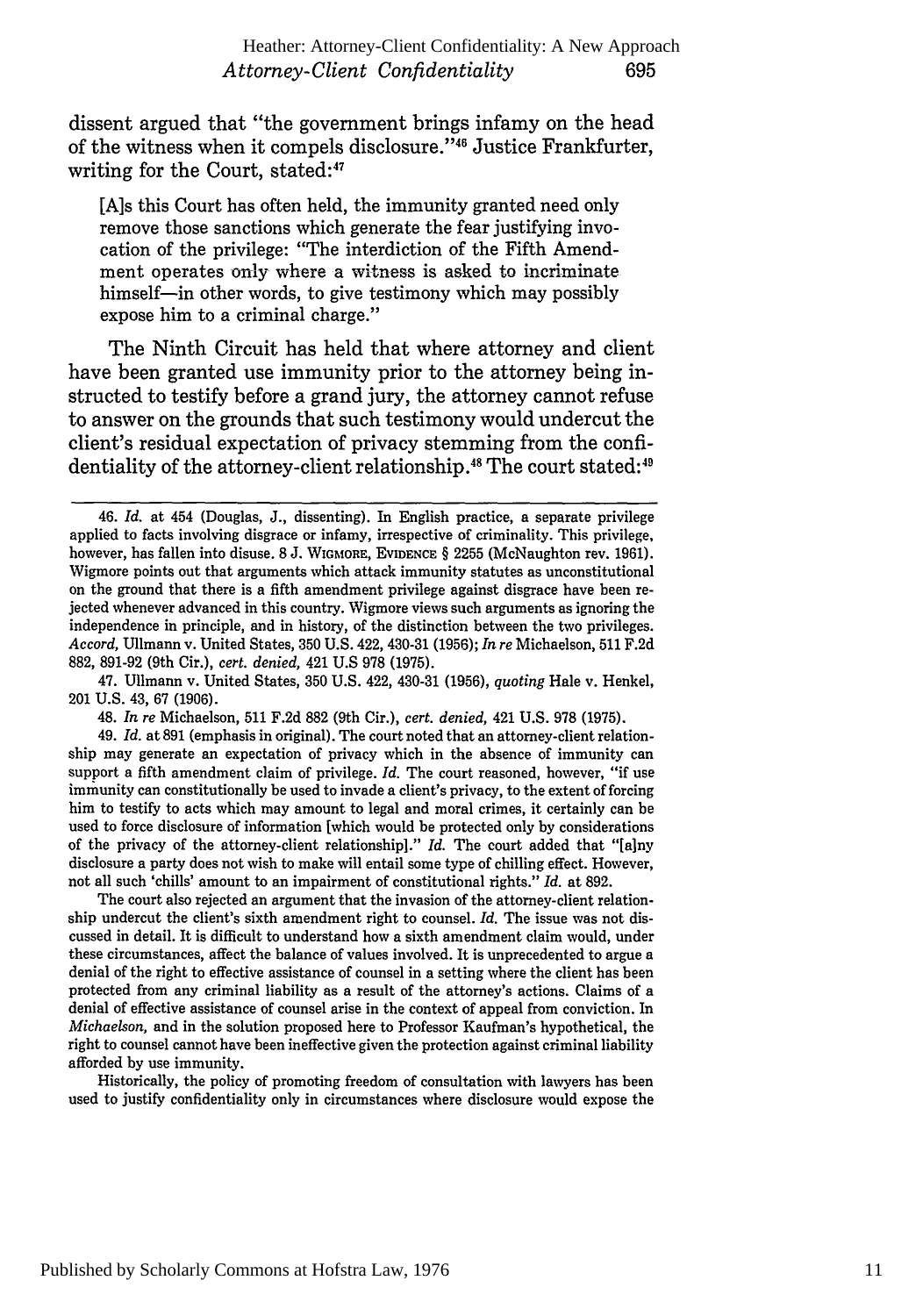In striking the delicate balance between the information needs of the courts in administering justice and a party's or witness's right to privacy, it is sufficient that testimony elicited from a person not be used against him without a valid waiver of his Fifth Amendment privilege or the granting of immunity. But a party's or witness's residual rights of privacy; that is, the discomfort *any* witness has in testifying against his wishes about matters within his knowledge, cannot outweigh the court's interest in getting the facts necessary to make a reasoned and informed decision. Were this not so, no immunity, indeed no subpoena, could stand-since both invade upon this residual right of privacy.

In a recent decision in the Southern District of New York, the court noted the need to balance the client's expectation of privacy against the court's and the public's interest in disclosure of relevant information.<sup>50</sup> Judge Pierce stated:<sup>51</sup>

The general purpose of this privilege is "to promote freedom of consultation of legal advisers by clients." [Citation omitted.] To this end the client must be assured that information conveyed in confidence to the attorney will not be ordinarily disclosed. Arrayed against this consideration is the public interest in obtaining disclosure of every man's evidence. [Citations omitted.] When these two principles clash a balance must be struck and an appropriate resolution will not be forthcoming by a wooden application of some general formula. The answer may lie, instead, in an analysis of the particular circumstances giving rise to the problem, ever mindful of the policy considerations which furnish a basis of the two principles.

In sum, the grant of immunity to a client whose confidences were disclosed by his lawyer in camera for the purpose of setting free an innocent person would fully protect the legitimate interests of the client. Disclosure of client confidences in camera, regardless of how incriminating the information may be, is a well-

client to criminal liability. *See, e.g.,* ABA CoMm. **ON PROFESSIONAL** ETHICS, **OPINIONS,** No. **287 (1953);** LAWYERS' **ETHICS,** *supra* note **5,** at 4-5; **8 J.** WIGMORE, **EVIDENCE** § 2291 (McNaughton rev. 1961); *cf. In re* Berry, 521 F.2d 179, 183-84 (10th Cir. 1975), *cert. denied,* 96 S. Ct. 276 (1976) *(semble).* There is no support for the proposition that where there is no danger of liability, the expectation of privacy alone justifies a theory of *absolute* confidentiality. *But see* People v. Lynch, 23 N.Y.2d 262, 271-72, 244 N.E.2d 29, 34-35, 296 N.Y.S.2d 327, 334 (1968).

<sup>50.</sup> *In re* Grand Jury Subpoena of Martin R. Stolar, 397 F. Supp. 520, 524 (S.D.N.Y. 1975).

**<sup>51.</sup>** *Id.*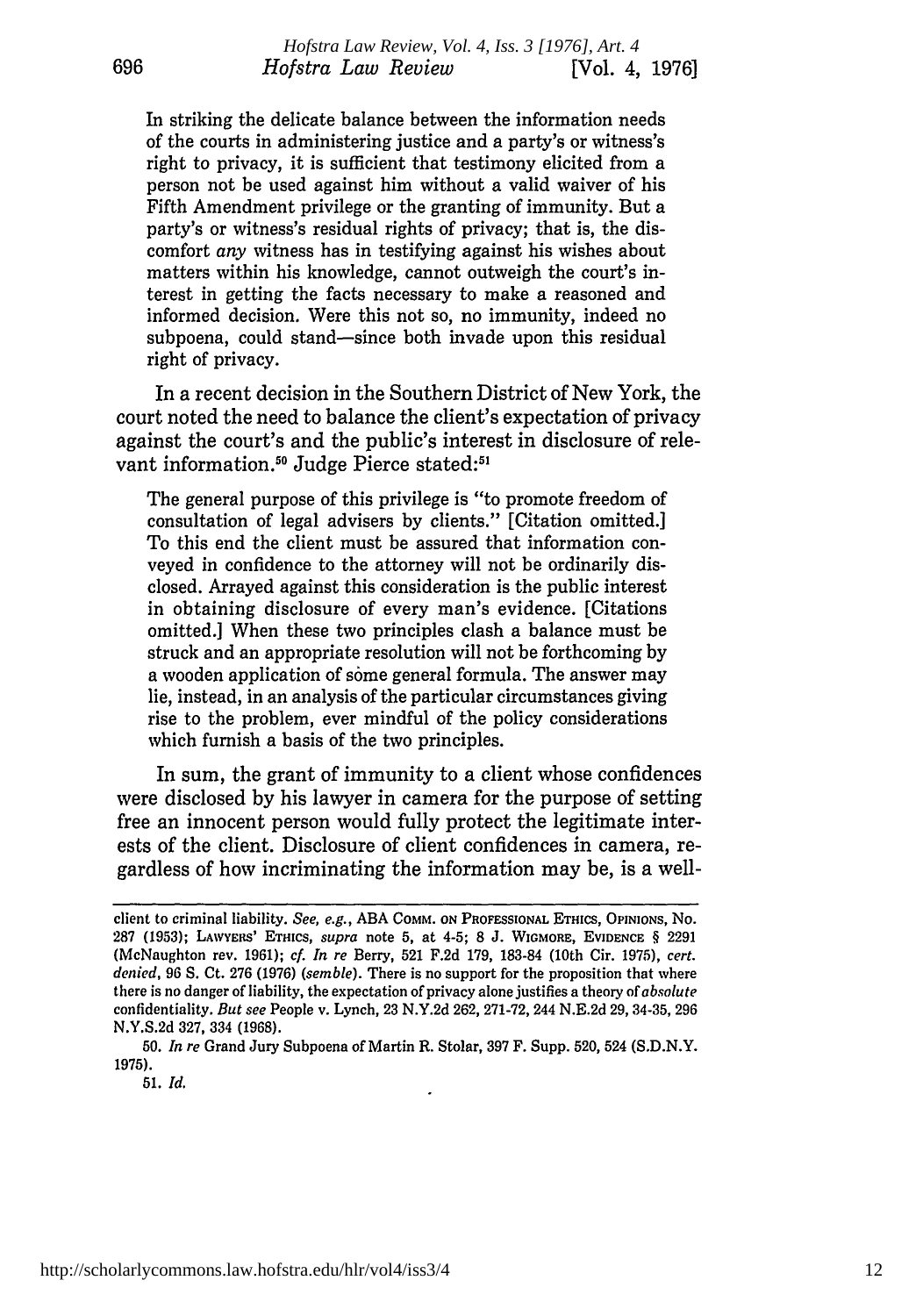settled practice.<sup>52</sup> The grant of immunity would protect the client from criminal liability and a protective order would insure that the client's expectation of confidentiality was preserved in every practicable way consistent with the need to release the innocent defendant.<sup>53</sup> The solution provides a rational accommodation between the "imperatives of the privilege" and the legitimate demand of our criminal justice system that the innocent prisoner be afforded the benefit of exculpatory information.<sup>54</sup>

The suggested solution to Professor Kaufman's hypothetical differs from those provided under current theories of confidentiality in that it accommodates the interests in conflict rather than selecting one interest as paramount. Does such a solution suggest an alteration in the analysis of conflicts between confidentiality and other values generally?

III. RECONCILING **CONFLICTS IN OTHER CONTEXTS**

Dean Freedman uses a recent controversial case to demonstrate that the obligation of confidentiality is absolute:<sup>55</sup>

[I]n Lake Pleasant, New York, a defendant in a murder case told his lawyers about two other people he had killed and where their bodies had been hidden. The lawyers went there, observed the bodies, and took photographs of them. They did not, however, inform the authorities about the bodies until several months later, when their client had confessed to those crimes.

52. Confidences are furnished to the courts routinely for in camera determination of the legitimacy of an assertion of the attorney-client privilege. *See, e.g., In re* Grand Jury Subpoena Duces Tecum, 391 F. Supp. 1029, 1033 (S.D.N.Y. 1975).

53. Under the protective order the prosecution could not make the identity of the client or other information available to the public, or otherwise use such information to inconvenience or embarrass the client. No significant impediment to disclosure remains under the proposed procedure; the expectation of privacy and the privilege protecting it are only two factors in a balancing of interests. Wigmore states that one of the conditions precedent to sustaining claims of privilege is that "[t]he *injury* that would inure to the relation **by** the disclosure of the communications must be *greater than the benefit* thereby gained for the correct disposal of litigation." 8 J. WIGMORE, EVIDENCE § 2285 (McNaughton rev. **1961)** (emphasis in original); cf. Katz v. United States, **389 U.S.** 347, **361 (1967)** (Harlan, **J.,** concurring): "[T]here is a twofold requirement, first that a person have exhibited an actual (subjective) expectation of privacy, and, second, that the expectation be one that society is prepared to recognize as 'reasonable.'"

54. *Cf.* Kastigar v. United States, 406 **U.S.** 441, 446 **(1972).** It is not suggested here that the attorney-client relationship may be invaded **by** courts or prosecutors whenever immunity is granted to the client. This comment has focused on situations where *compelling* interests-such as the innocence of a third party-conflict with the obligation of confidentiality. The state's interest in prosecution alone is not sufficiently compelling to compromise the sanctity of the attorney-client relationship.

**55.** LAWYERS' **ETHICS,** *supra* note **5,** at **1.**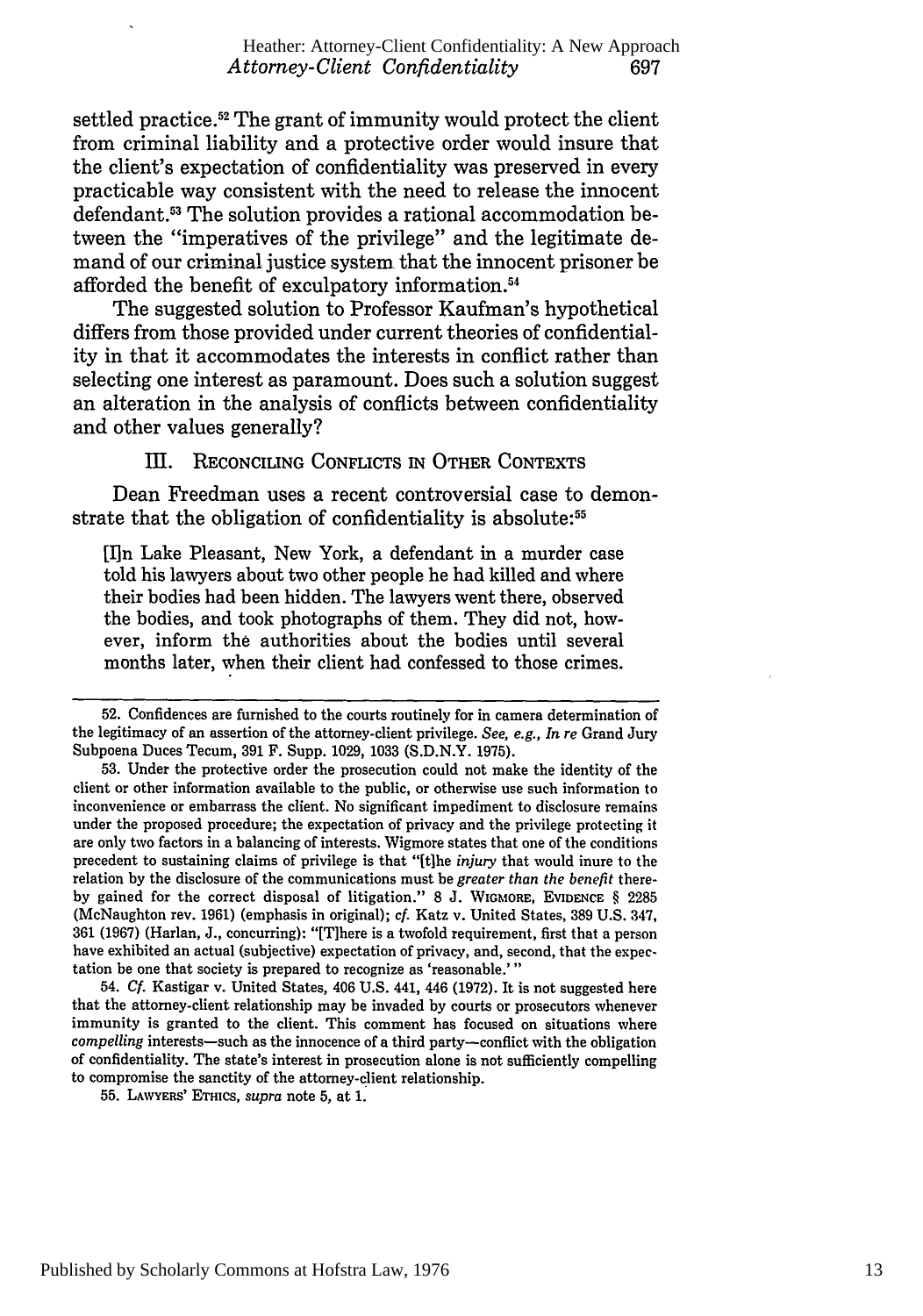In addition to withholding the information from police and prosecutors, one of the attorneys denied information to one of the victims' parents, who came to him in the course of seeking his missing daughter.

Despite the public outrage over the failure of the lawyers to disclose the location of the bodies and the efforts of the local prosecutor to indict the lawyers for failing to reveal knowledge of a crime,56 Dean Freedman concludes that the lawyers not only acted properly but would have breached their professional responsibility had they disclosed the information.<sup>57</sup> He states:<sup>58</sup>

It must be obvious at this point that the adversary system, within which the lawyer functions, contemplates that the lawyer frequently will learn from the client information that is highly incriminating and may even learn, as in the Lake Pleasant case, that the client has in fact committed serious crimes. In such a case, if the attorney were required to divulge that information, the obligation of confidentiality would be destroyed, and with it, the adversary system itself.

Following the procedure suggested in this comment, the lawyers in the Lake Pleasant case would be required to disclose in camera their knowledge of where the bodies were buried. The court could then disclose the information to the prosecution, contingent on a grant of use immunity to the lawyer's client. The

57. LAWYERS' **ETHICS,** *supra* note 5, **at** 2.

58. *Id.* at **5.**

*<sup>56.</sup> Id.* Dean Freedman reports that "[mIembers of the public were generally shocked at the apparent callousness on the part of the lawyers, whose conduct was considered typical of an unhealthy lack of concern by lawyers with the public interest and with simple decency." *Id.* Dean Freedman rests his theory that confidentiality must "upon all occasions be inviolable," *id.* at 5, *quoting* ABA CoMiM. ON PROFESSIONAL ETHICS **AND** GRIEV-**ANCES, OPINION** 150 (1936), *quoting* E. THORNTON, ATTORNEYS **AT LAW** § 94 (1914), in part on grounds that a restricted scope of the privilege would undercut public confidence in the sanctity of the lawyer-client relationship, making clients generally unwilling "to reveal to the lawyer all information that is potentially relevant." *Id.* Given the public reaction to the Lake Pleasant incident, it is speculative at best to suggest that the procedure presented here would result in a general loss of confidence in the sanctity of the attorneyclient relationship:

<sup>[</sup>The privilege's] benefits are all indirect and speculative; its obstruction is plain and concrete. . . . It ought to be strictly confined within the narrowest possible limits consistent with the logic of its principle.

<sup>8</sup> J. **WiGMORE,** EVIDENCE § 2291 (McNaughton rev. 1961). *See* cases cited *id.* at n.6; *cf.* Zicarelli v. New Jersey Investigation Comm'n, 406 U.S. 472, 478 (1972) ("[i]t is well established that the privilege protects against real dangers, not remote or speculative possibilites"); *In re* Michaelson, **511** F.2d 882, 892 (9th Cir.), *cert. denied,* 421 U.S. 978 **(1975).**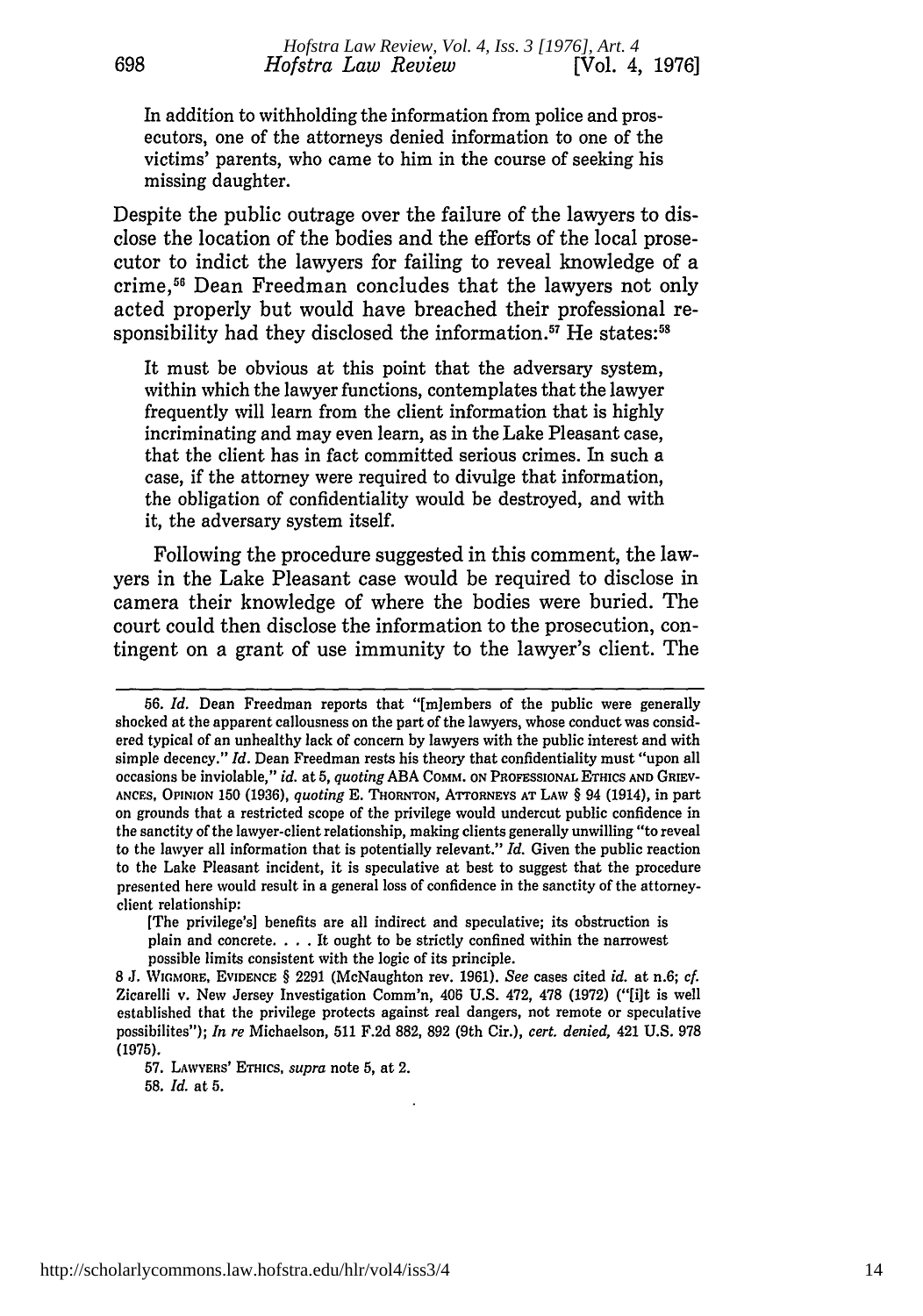prosecution in turn would notify the parents and have the bodies recovered.<sup>59</sup>

This resolution of the Lake Pleasant case, which protects the interests of the client while accommodating the public interest and "simple decency,"<sup>60</sup> raises another conflict of values. The court would have to decide whether it is more important to recover the bodies or to leave the path of potential prosecution unfettered regarding an undiscovered crime. In camera disclosure shifts the locus of this conflict from the individual attorney to the courts. The interests of the client are no longer a part of the conflict; they are protected whether the court discloses the information to the prosecution--thus requiring the grant of immunity-or decides to retain the information in camera without further disclosure.

#### IV. **CONCLUSION**

The constitutional system is a complex of fundamental values and aspirations. In cases where these values conflict, rational accommodations must be reached whenever possible. The lawyer's obligation of confidentiality protects fundamental values but it is not an absolute obligation; the obligation must yield where disclosure serves other important values without undercutting the legitimate interests of the client. Contrary to current theories of confidentiality, conflicts between confidentiality and other values are not inherently irreconcilable. There are means available within our adversary system by which the lawyer can serve the client, the interests of justice, and the underlying policies of confidentiality despite disclosure of incriminating information.<sup>61</sup>

*Fred D. Heather*

<sup>59.</sup> The parents and the public, however, would not be informed of the source of the information. *See* note **53** *supra* and accompanying text.

<sup>60.</sup> LAWYERS' ETmics, *supra* note 5, at 1.

<sup>61.</sup> A lawyer need not wait for legislation before attempting to use the proposed approach to resolve conflicts between confidentiality and other values. The lawyer faced with Professor Kaufman's dilemma, or that posed by the Lake Pleasant case, would be free to inform the court of the general nature of the problem faced and request in camera review of the information. The court, upon granting review, would be free to inform the prosecution of the nature of the information, contingent on a grant of use immunity to the client and subject to a protective order. A lawyer who attempts to invoke such procedures would perhaps create the impetus for appropriate legislation.